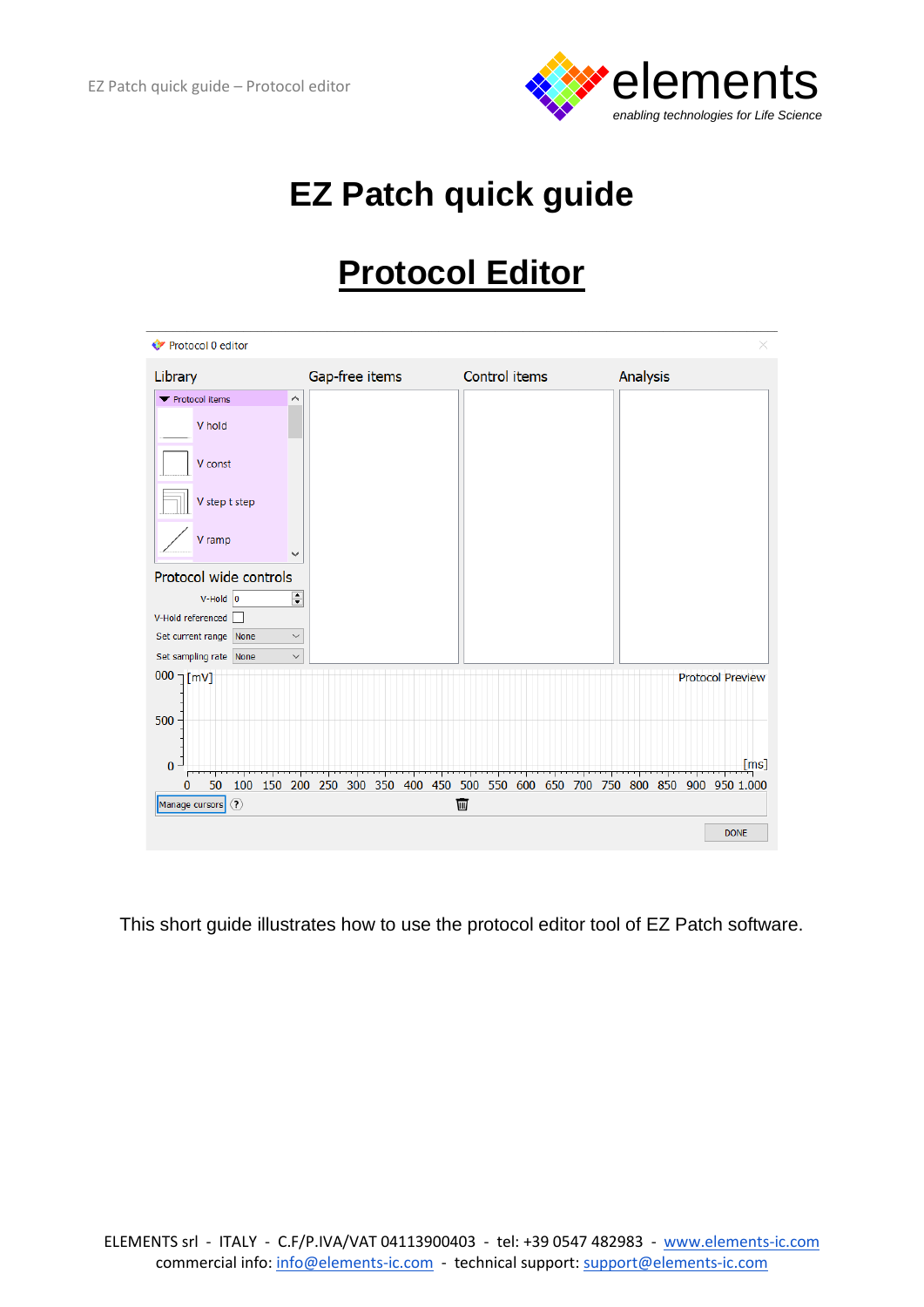

The protocol editor contains options for setting up various parameters of data acquisition: the acquisition mode, the trial length, the shape of the command waveform and real time analysis.

When a new acquisition protocol has been configured, this is automatically saved and reopened within the protocol list when a new session of the software is launched.

EZ Patch is equipped with a series of editable commonly used default protocols; alternatively, users can create their own protocols from scratch using the create new protocol button.





The protocols that are in the list can be modified, duplicated, imported and exported using the dedicated buttons. Place the

mouse cursor over the buttons to bring up the pop-up window with a short the description of its use.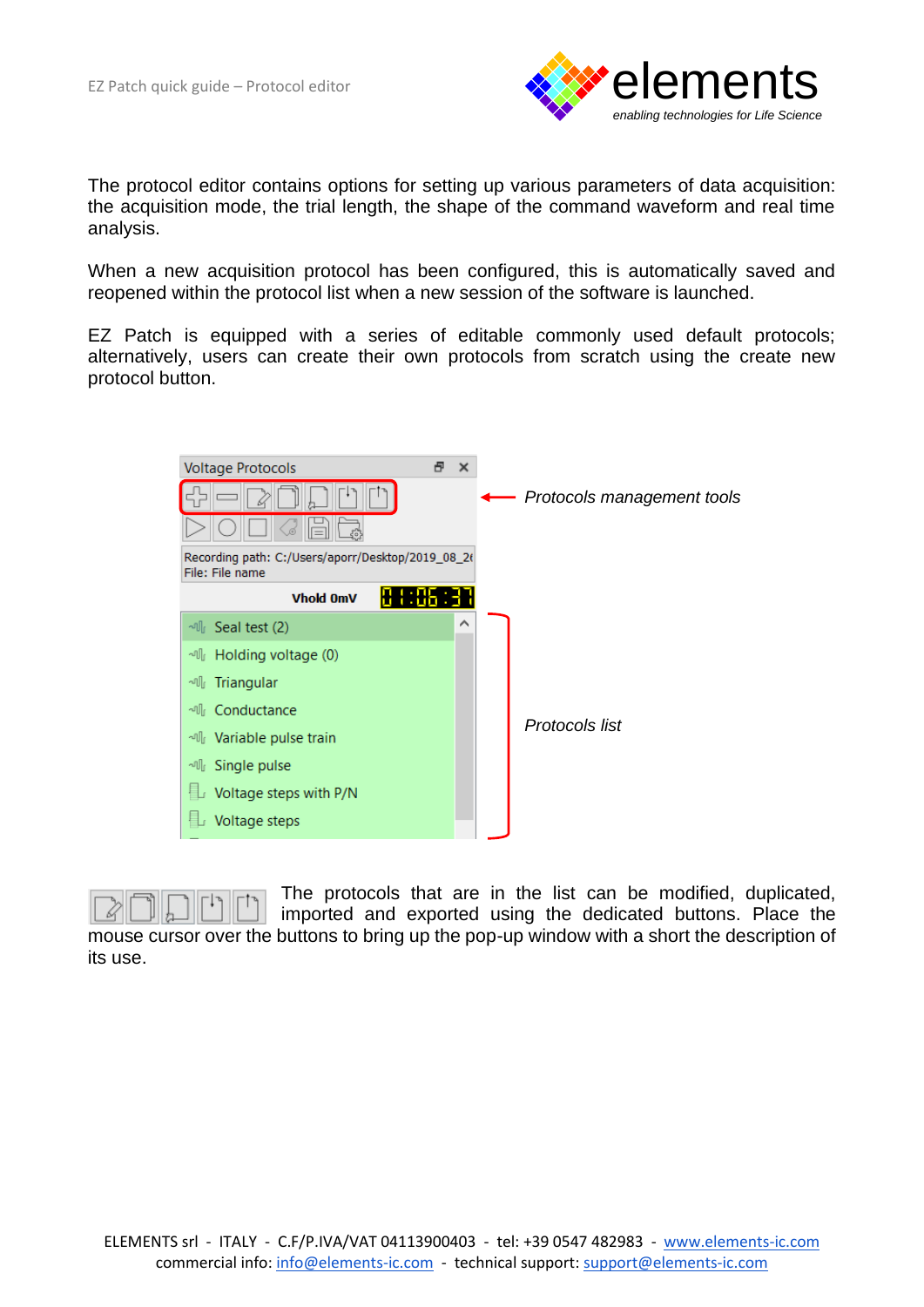

### **Create a new protocol**

Click on "create a new protocol" button to start to design the new protocol.

| <b>C</b> <sup>y</sup> New Protocol |        |  |  |  |  |
|------------------------------------|--------|--|--|--|--|
| Protocol name: Protocol 1          |        |  |  |  |  |
| Episodic                           |        |  |  |  |  |
| OK                                 | Cancel |  |  |  |  |
| <b>◆</b> Protocol 1 editor         |        |  |  |  |  |
| Library                            |        |  |  |  |  |
| ▼ Protocol items                   |        |  |  |  |  |

The first step is to type the **name of the protocol** and to choose an acquisition mode: **gap free or episodic stimulation**. Click ok and proceed with the creation of the waveform.

|                  | Library                                                                                                                                                         | Sweeps items                                   | Control items                               | <b>Analysis</b>                                                                                                                                                                                                                                                                                                                                                                                                                                                                                          |
|------------------|-----------------------------------------------------------------------------------------------------------------------------------------------------------------|------------------------------------------------|---------------------------------------------|----------------------------------------------------------------------------------------------------------------------------------------------------------------------------------------------------------------------------------------------------------------------------------------------------------------------------------------------------------------------------------------------------------------------------------------------------------------------------------------------------------|
| Items list       | ▼ Protocol items<br>V hold<br>V const<br>V step t step<br>V ramp<br>Rest<br>▼ Loop items<br>Repeat<br>$\checkmark$<br>Repeat with steps                         |                                                |                                             |                                                                                                                                                                                                                                                                                                                                                                                                                                                                                                          |
| Controls         | Protocol wide controls<br>$\div$<br>$V$ -Hold $ 0$<br>V-Hold referenced<br>$\div$<br>Sweeps<br>$\checkmark$<br>Set current range None<br>Set sampling rate None |                                                |                                             |                                                                                                                                                                                                                                                                                                                                                                                                                                                                                                          |
| Waveform preview | 1.000<br>$\lceil$ mV $\rceil$<br>800<br>600<br>400<br>200<br>$\bf{0}$<br>50<br>100<br>200<br>$\Omega$<br>150<br>Manage cursors (?)                              | 400<br>250<br>300<br>350<br>450                | 500<br>550<br>600<br>650<br>700<br>750<br>Ŵ | <b>Protocol Preview</b><br>[ms]<br>950<br>800<br>850<br>900<br>1.000<br><b>DONE</b>                                                                                                                                                                                                                                                                                                                                                                                                                      |
|                  |                                                                                                                                                                 | "analysis" boxes to start to set the waveform. |                                             | The protocol editor tool consists of a series of <b>items</b> (grouped in the library box) that can be<br>used to assemble the desired waveform. The items consist of a holding potential, a constant<br>potential, a series of steps with variable voltage and duration, a ramp, and a rest time; the<br>latter consists of a voltage, having a defined amplitude, applied without receiving the current<br>data. The items of the library must be dragged into the "sweeps items", "control items" and |
|                  |                                                                                                                                                                 |                                                |                                             | The <b>protocol wide control</b> section (see image above) allows to set the number of the<br>sweeps and the holding voltage, as well as to associate a current range and a sampling rate                                                                                                                                                                                                                                                                                                                |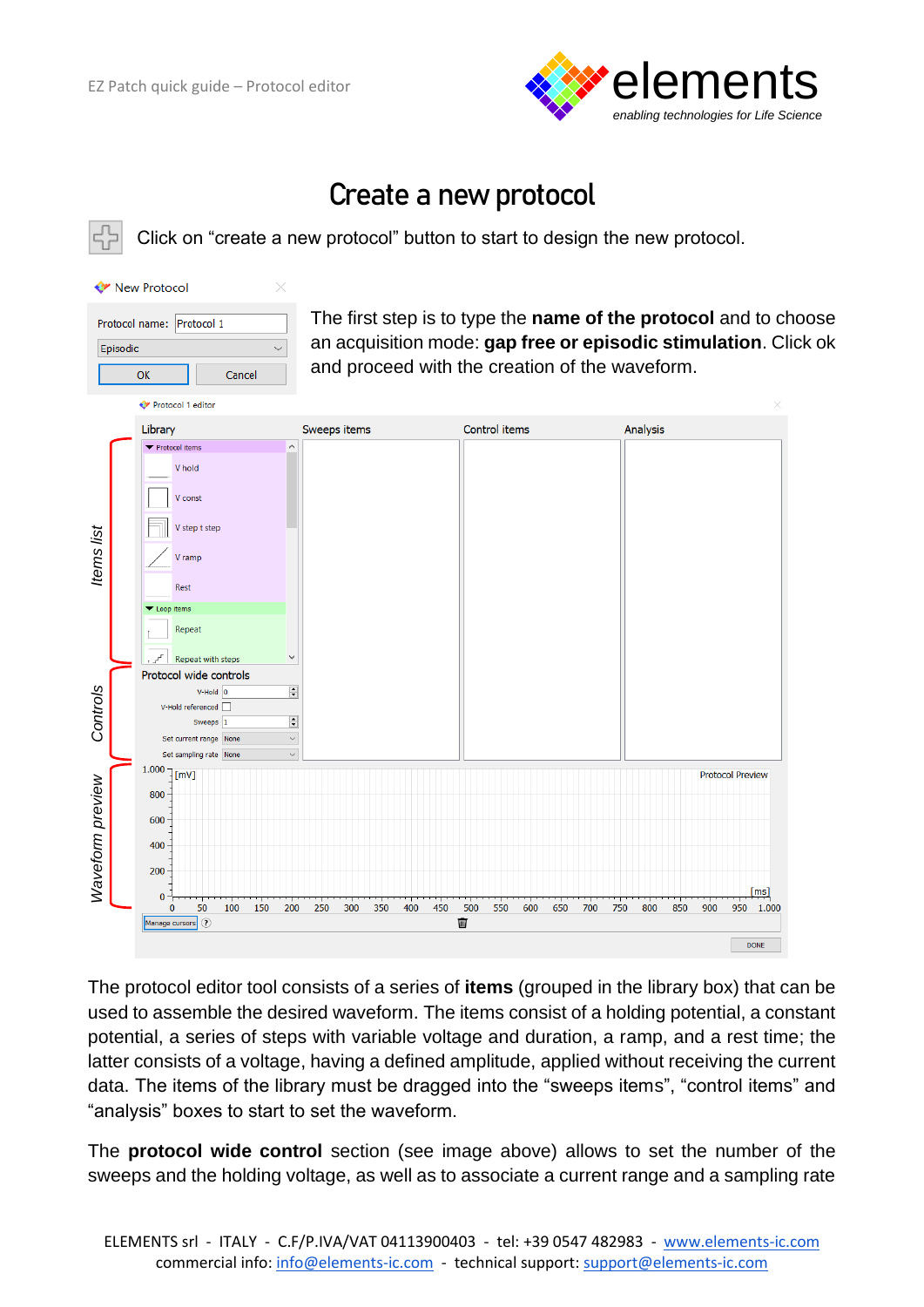

to the protocol. If needed, check the V-hold referenced box to make all the voltage values of the protocol connected to the set holding potential.



**The V-hold tuner widget** (or I-hold when in CC mode) allows you to promptly set a positive or negative holding command with a knob-like interface. Set the desired value by placing the cursor over the knob and rotating the mouse wheel. This enables a fine

adjustment of the V-hold tuner. Alternatively, keep the "Ctrl" key pressed to speed up the knob rotation and quickly reach the desired value. Alternatively, click on the display and type the desired number. If the button in the upper left corner of the widget is enabled the value indicated by the display is added to the applied protocol. Some protocols may become red (unavailable) if adding the hold tuner value makes the protocol exceed the DAC range. The red wings around the knob instead indicate the range in which the tuner can be set in order to be added to the currently applied protocol.

#### **Design a voltage step protocol**

As an example, let's build an episodic voltage step protocol that starts with a constant potential of -40 mV, followed by a series of steps ranging from +100 to -100 mV, with -20 mV increment, and ends with another constant potential of -20 mV.

Start with dragging a constant voltage item (V const) into the sweep item box and double click to open the item control panel in order to set amplitude and duration.

| Protocol 1 editor                 |                                                        |                                                           |          |
|-----------------------------------|--------------------------------------------------------|-----------------------------------------------------------|----------|
| Library                           | Sweeps items                                           | Control items                                             | Analysis |
| ▼ Protocol items                  | V: -40, t: 100                                         |                                                           |          |
| V hold                            |                                                        |                                                           |          |
| V const                           |                                                        |                                                           |          |
| V step t step                     |                                                        |                                                           |          |
| V ramp                            |                                                        |                                                           |          |
| Rest                              |                                                        |                                                           |          |
| ▼ Loop items                      |                                                        |                                                           |          |
| Repeat                            | V const panel                                          | $\times$                                                  |          |
| Repeat with steps<br>$\checkmark$ | Voltage $-40$                                          | $\boxed{\div}$ mV <no controls=""> <math>\lor</math></no> |          |
| Protocol wide controls            | Duration 100,0                                         | $\boxed{\div}$ ms <no controls=""> <math>\vee</math></no> |          |
| $V$ -Hold $ 0 $                   | $\sqrt{\phantom{a}}$ Receive Data<br>$\overline{\div}$ |                                                           |          |
| V-Hold referenced                 | Cancel<br>OK                                           | <b>DELETE</b>                                             |          |
| Sweeps 1                          | $\div$                                                 |                                                           |          |
| Set current range None            | $\checkmark$                                           |                                                           |          |
| Set sampling rate None            | $\vee$                                                 |                                                           |          |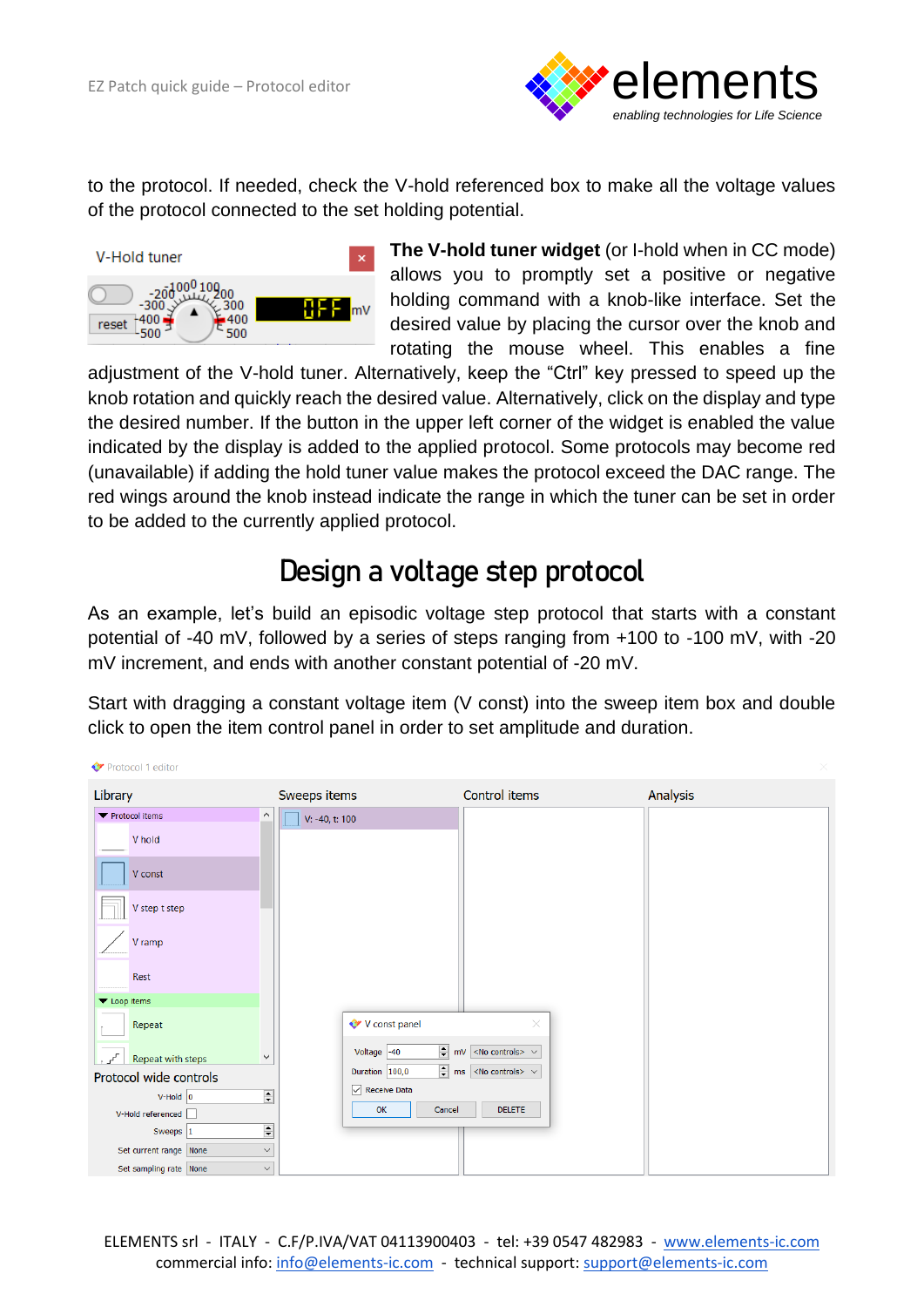

Drag the "Voltage step - Time step item" and double click to set its parameters. Finally, drag another "voltage constant" item and set the values.

In the "**protocol wide controls**" set the number of the sweeps and choose gain and a sampling rate to associate with the protocol.

While you are building the command waveform, you can look at the **waveform preview** box to check how it looks like. If needed, left click and drag to zoom the waveform preview, or right click to autoscale it to fit the whole waveform into the plot.



Click on "DONE" to save the protocol within the protocols list.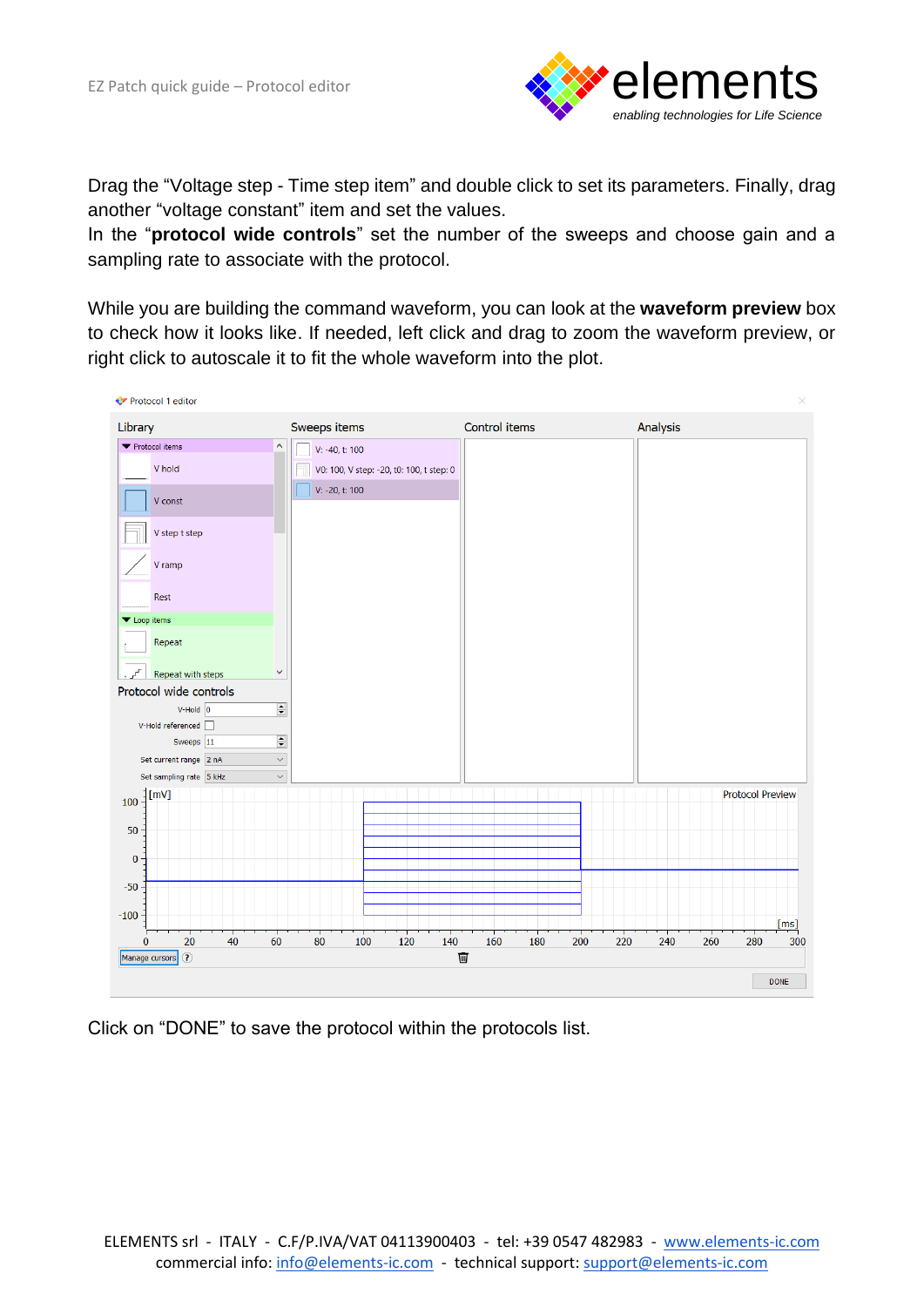

### **Design a gap-free protocol**

As an example, let's design a continuous square wave pulse having a 20-mV amplitude that oscillates uniformly about the holding level. Click on "create new protocol" and select the gap-free modality.

| <b>◆ New Protocol</b>     |  |  |  |  |  |  |
|---------------------------|--|--|--|--|--|--|
| Protocol name: Protocol 1 |  |  |  |  |  |  |
| Gap-Free                  |  |  |  |  |  |  |
| Cancel<br>ок              |  |  |  |  |  |  |
|                           |  |  |  |  |  |  |

Form the protocol items list drag two "V const" items into the "gap-free items" box. Once they are in the box, double click on them to set the duration and the amplitude of each. Set the first constant voltage to +10 mV and set the other to -10 mV in order to define the 20 mV amplitude of the square wave. Then, scroll the library to find the "loop items" list. The **loop items** allow to repeat a set of items either for defined or undefined times. Drag a "repeat (inf)" item in the sweeps item box and double click on it to set the number of items that you need to repeat indefinitely (in this example set 2).

| Library                            |                         | Gap-free items                   |                  |     |              |     | Control items |     |     |     |     | Analysis |     |                         |     |      |
|------------------------------------|-------------------------|----------------------------------|------------------|-----|--------------|-----|---------------|-----|-----|-----|-----|----------|-----|-------------------------|-----|------|
| Rest                               | $\widehat{\phantom{a}}$ | V: 10, t: 100                    |                  |     |              |     |               |     |     |     |     |          |     |                         |     |      |
| ▼ Loop items                       |                         |                                  | $V: -10, t: 100$ |     |              |     |               |     |     |     |     |          |     |                         |     |      |
| Repeat                             |                         | ∞ items: 2, v rest: 0, t rest: 0 |                  |     |              |     |               |     |     |     |     |          |     |                         |     |      |
|                                    |                         |                                  |                  |     |              |     |               |     |     |     |     |          |     |                         |     |      |
| Repeat with steps<br>$J^{\rm f}$   |                         |                                  |                  |     |              |     |               |     |     |     |     |          |     |                         |     |      |
| Repeat (Inf)<br>$\infty$           |                         |                                  |                  |     |              |     |               |     |     |     |     |          |     |                         |     |      |
| J.<br>P/N                          |                         |                                  |                  |     |              |     |               |     |     |     |     |          |     |                         |     |      |
| ▼ Control items                    |                         |                                  |                  |     |              |     |               |     |     |     |     |          |     |                         |     |      |
| <b>①■V</b> control                 |                         |                                  |                  |     |              |     |               |     |     |     |     |          |     |                         |     |      |
| $\Rightarrow$ t control<br>$\circ$ | $\checkmark$            |                                  |                  |     |              |     |               |     |     |     |     |          |     |                         |     |      |
| Protocol wide controls             |                         |                                  |                  |     |              |     |               |     |     |     |     |          |     |                         |     |      |
| $V$ -Hold $0$                      | $\div$                  |                                  |                  |     |              |     |               |     |     |     |     |          |     |                         |     |      |
| V-Hold referenced √                |                         |                                  |                  |     |              |     |               |     |     |     |     |          |     |                         |     |      |
| Set current range None             | $\checkmark$            |                                  |                  |     |              |     |               |     |     |     |     |          |     |                         |     |      |
| Set sampling rate None             | $\checkmark$            |                                  |                  |     |              |     |               |     |     |     |     |          |     |                         |     |      |
| $15$ $\frac{1}{2}$ [mV]<br>$10 -$  |                         |                                  |                  |     |              |     |               |     |     |     |     |          |     | <b>Protocol Preview</b> |     |      |
| 5                                  |                         |                                  |                  |     |              |     |               |     |     |     |     |          |     |                         |     |      |
| $\bf{0}$                           |                         |                                  |                  |     |              |     |               |     |     |     |     |          |     |                         |     |      |
| $-5$                               |                         |                                  |                  |     |              |     |               |     |     |     |     |          |     |                         |     |      |
| $-10 -$                            |                         |                                  |                  |     |              |     |               |     |     |     |     |          |     |                         |     |      |
| $-15 -$                            |                         |                                  |                  |     | <del>.</del> | गा  | ┯             |     |     |     |     |          |     |                         |     | [ms] |
| 20<br>40<br>60<br>0                | 80                      | 100<br>120                       | 140              | 160 | 180          | 200 | 220           | 240 | 260 | 280 | 300 | 320      | 340 | 360                     | 380 | 400  |
|                                    |                         |                                  |                  |     |              | 画   |               |     |     |     |     |          |     |                         |     |      |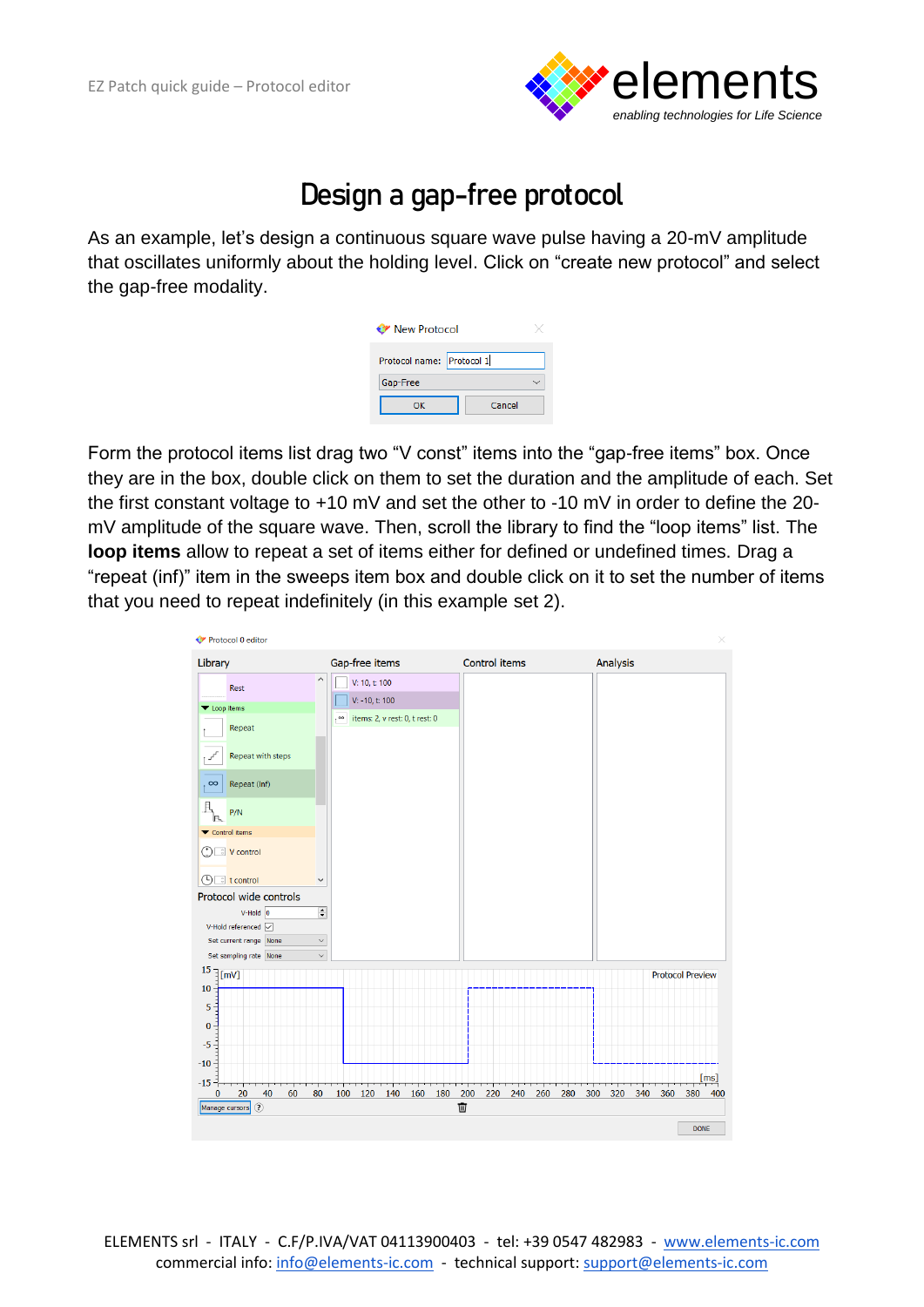

After clicking "OK" the second half of the waveform preview become dashed to indicate the portion of the waveform that will be repeated indefinitely (if you cannot see the whole waveform preview right click on it with the mouse to autoscale the graph).

In the "protocol wide control", tick the **V-hold referenced** checkbox: in doing so, any change in the holding voltage are reflected in all the voltage values of the waveform. On the contrary, when unchecked, the holding voltage that is set in the V-hold box is automatically applied only when the "stop recording" button is pressed.

The holding voltage that is applied when the protocol has been stopped is always shown (when the acquisition finishes) in the voltage protocol widget, next to the protocol timer.

|                                                             | <b>Voltage Protocols</b>  |  |  |  |  |  |  |
|-------------------------------------------------------------|---------------------------|--|--|--|--|--|--|
|                                                             |                           |  |  |  |  |  |  |
| Recording path: C:/Users/aporr/Desktop/20<br>File: filename |                           |  |  |  |  |  |  |
|                                                             |                           |  |  |  |  |  |  |
|                                                             | Vhold 6mV                 |  |  |  |  |  |  |
|                                                             | <sup></sup> Seal test (2) |  |  |  |  |  |  |
|                                                             | 에 Holding voltage (0)     |  |  |  |  |  |  |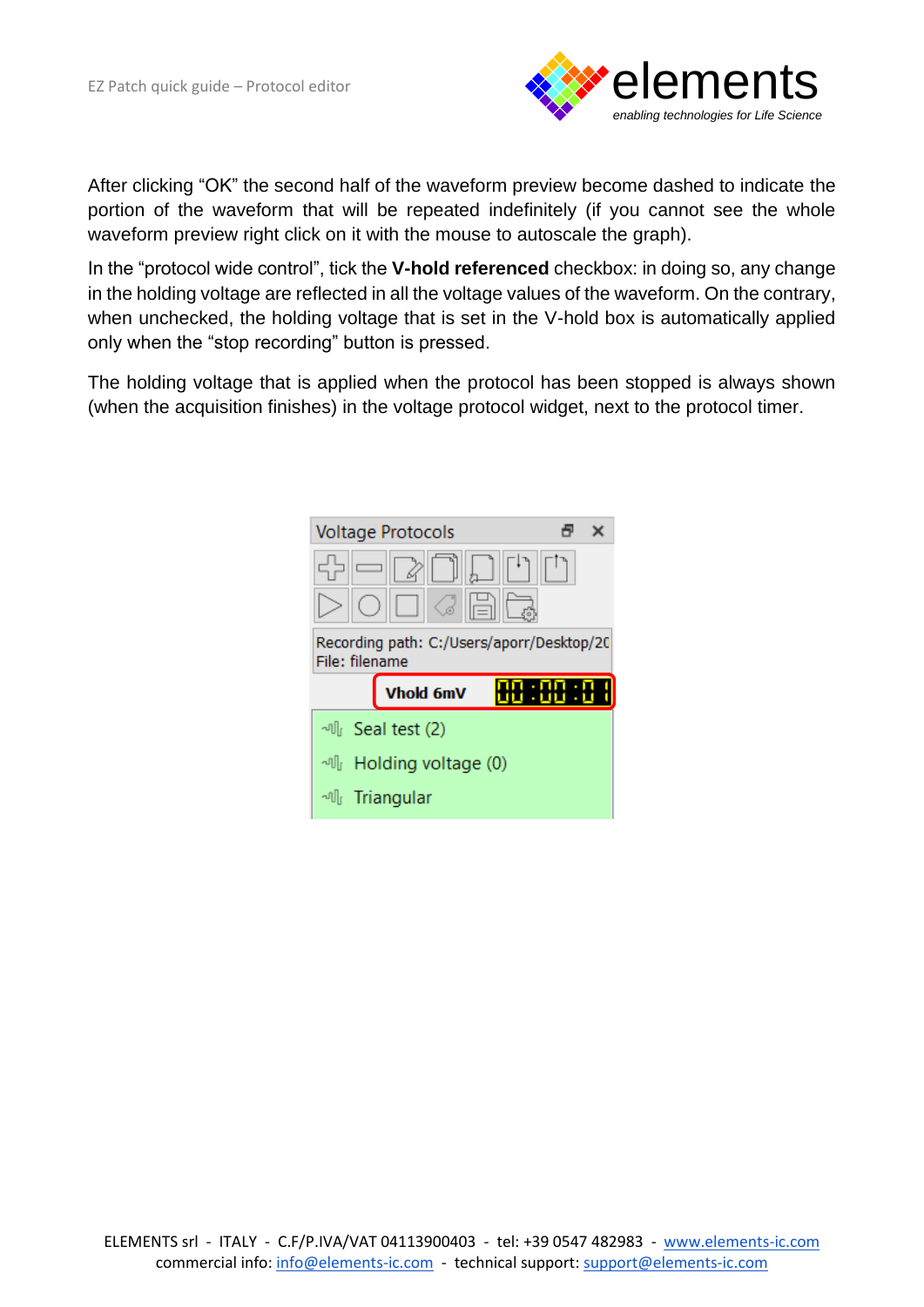

### **The control items**

The "protocol wide controls" are always quickly accessible by double clicking on the name of the protocol within the protocols list. The same can also be set for all the other parameters of the waveform by using the control items. In other words, **the control items** can be associated with the sweep items in order to quickly modify the desired parameters without opening the protocol editor.

As an example, let's add a control item in order to rapidly change the first voltage step value. Drag the voltage control item in the control item list, and double click to rename it and change its value.

| Protocol 1 editor                                              |                                                      |                                                                                             |                  |
|----------------------------------------------------------------|------------------------------------------------------|---------------------------------------------------------------------------------------------|------------------|
| Library                                                        | Sweeps items                                         | Control items                                                                               | Analysis         |
| ∧<br>Repeat (Inf)<br>$\infty$                                  | V: -40, t: 100<br>V0: 100, V step: -20, t0: 100, t s | ©□ voltage ctrl0: 100                                                                       |                  |
| P/N                                                            | V: -20, t: 100                                       |                                                                                             |                  |
| ▼ Control items                                                |                                                      |                                                                                             |                  |
| V control<br>$^{(+)}$                                          |                                                      |                                                                                             |                  |
| $\hat{z}$ t control<br>$\left( 5\right)$                       |                                                      | Voltage control property panel                                                              | ×                |
| $f \right $ freq control                                       |                                                      | Adds a control for voltage values in main protocol view<br>Name First step voltage<br>$-40$ | $\Rightarrow$ mV |
| $N \in \mathbb{R}$ N control<br>v                              |                                                      | OK<br><b>DELETE</b><br>Cancel                                                               |                  |
| Protocol wide controls                                         |                                                      |                                                                                             |                  |
| $\stackrel{\blacktriangle}{\blacktriangledown}$<br>$V$ -Hold 0 |                                                      |                                                                                             |                  |
| V-Hold referenced                                              |                                                      |                                                                                             |                  |
| $\div$<br>Sweeps 11                                            |                                                      |                                                                                             |                  |
| Set current range 2 nA<br>$\checkmark$                         |                                                      |                                                                                             |                  |
| Set sampling rate 5 kHz<br>$\checkmark$                        | ≺<br>$\rightarrow$                                   |                                                                                             |                  |

| V const panel              |                                       |          |                                                                                   |
|----------------------------|---------------------------------------|----------|-----------------------------------------------------------------------------------|
| Voltage<br><b>Duration</b> | $-40$<br>100.0<br><b>Receive Data</b> | mV<br>ms | First step volta v<br>$<$ No controls $>$<br>First step voltage<br>- Firstvoltage |
| ок                         |                                       | Cancel   | <b>DELETE</b>                                                                     |

Then double click on the "voltage step" item (within the "sweeps item" list) and link the value of the first voltage parameter to the newly created control item. Now the control of the first step amplitude can be quickly set by double clicking on the protocol name (within the protocols list), without the need to open the protocol editor.

## **Run a protocol with a keystroke action**